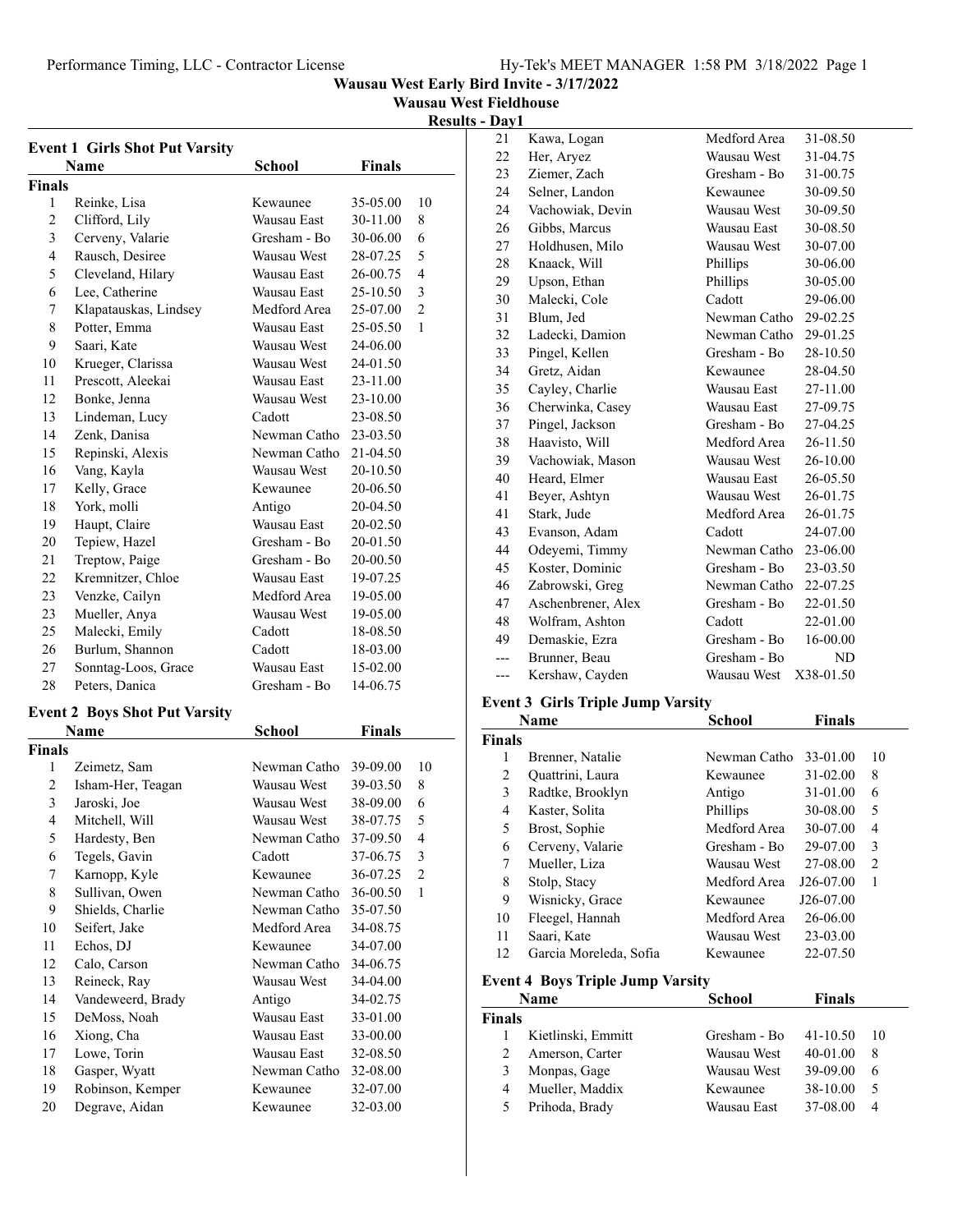**Wausau West Fieldhouse**

**Results - Day1**

| Finals  (Event 4 Boys Triple Jump Varsity) |                    |              |               |   |
|--------------------------------------------|--------------------|--------------|---------------|---|
|                                            | Name               | School       | <b>Finals</b> |   |
| 6                                          | Napiwocki, Reed    | Wausau West  | 35-02.00      | 3 |
| 7                                          | Messenger, Cameron | Cadott       | 34-09.00      | 2 |
| 8                                          | Lamack, Jordan     | Kewaunee     | 34-03.00      | 1 |
| 9                                          | Wisnicky, Jackson  | Kewaunee     | 34-02.00      |   |
| 10                                         | Mabie, Dominick    | Phillips     | 33-08.00      |   |
| 11                                         | Schlies, Isaac     | Kewaunee     | 33-07.00      |   |
| 12                                         | Xiong, Cha         | Wausau East  | 32-07.00      |   |
| 13                                         | Clark, Josh        | Medford Area | 31-08.00      |   |
| 14                                         | Anderson, Aiden    | Antigo       | 30-02.00      |   |
| 15                                         | Xiong, Ken         | Wausau West  | 28-07.00      |   |
| 16                                         | Randrup, Chris     | Phillips     | 27-06.00      |   |
|                                            | Seidel, Vincent    | Medford Area | ND            |   |

#### **Event 5 Girls Long Jump Varsity**

|                | Name                    | <b>School</b> | <b>Finals</b> |                |
|----------------|-------------------------|---------------|---------------|----------------|
| <b>Finals</b>  |                         |               |               |                |
| 1              | Wissbroecker, MacKenzie | Antigo        | 17-09.50      | 10             |
| $\overline{c}$ | Severson, Mel           | Newman Catho  | 15-02.00      | 8              |
| 3              | Cerveny, Hannah         | Gresham - Bo  | 14-04.00      | 6              |
| 4              | Sedlacek, Julia         | Cadott        | 14-02.00      | 5              |
| 5              | Cronce, Aubrey          | Wausau East   | 14-00.00      | $\overline{4}$ |
| 6              | Stolp, Stacy            | Medford Area  | 13-09.00      | 3              |
| 7              | Wilson, Morgan          | Crandon       | 13-07.50      | $\overline{2}$ |
| 8              | Skogstad, Emmy          | Wausau West   | 13-07.25      | 1              |
| 9              | Goodman, Adrianne       | Cadott        | 13-07.00      |                |
| 9              | Fleegel, Hannah         | Medford Area  | 13-07.00      |                |
| 11             | Stephens, Jaycee        | Cadott        | 13-06.00      |                |
| 12             | Person, Mya             | Wausau East   | 13-05.50      |                |
| 12             | Boyd, Adah              | Wausau West   | 13-05.50      |                |
| 14             | Kyes, Mallory           | Cadott        | 13-05.25      |                |
| 15             | Beran, Brenley          | Medford Area  | 13-03.00      |                |
| 16             | Robbins, Elizabeth      | Tigerton      | 12-11.00      |                |
| 17             | Hahn, Madeline          | Wausau West   | 12-10.50      |                |
| 18             | Rudolph, Brooke         | Medford Area  | 12-09.50      |                |
| 19             | Kowalczyk, Emma         | Cadott        | 12-07.00      |                |
| 20             | Barnica, Jessica        | Kewaunee      | 12-06.00      |                |
| 21             | Chevalier, Brookelin    | Kewaunee      | 12-05.00      |                |
| 22             | Carlson, Grace          | Newman Catho  | 12-03.50      |                |
| 23             | Treptow, Paige          | Gresham - Bo  | 12-01.50      |                |
| 24             | Severson, Karianna      | Newman Catho  | 12-01.00      |                |
| 25             | Kane, Samara            | Crandon       | 12-00.00      |                |
| 26             | Seidl, Hanna            | Newman Catho  | 11-08.50      |                |
| 27             | Reedy, Jemy             | Gresham - Bo  | 11-08.00      |                |
| 28             | Fox, Olivia             | Newman Catho  | 11-07.00      |                |
| 29             | Schmidt, Maggie         | Wausau West   | 11-05.50      |                |
| 30             | Winchell, Jayden        | Cadott        | 11-05.00      |                |
| 31             | Peters, Danica          | Gresham - Bo  | 11-03.00      |                |
| 32             | Thurow, Madison         | Crandon       | 11-01.00      |                |
| 33             | Malbone, Arianna        | Wausau East   | 11-00.00      |                |
| 33             | Schjoneman, Olivia      | Wausau East   | 11-00.00      |                |
| 35             | Lazaroff, Nevayah       | Wausau East   | 9-06.00       |                |
| 36             | Urbanek, Kiera          | Cadott        | 9-04.50       |                |
| 37             | King, Amijah            | Wausau East   | 8-03.50       |                |
| 38             | Kempen, Alaina          | Cadott        | 8-03.00       |                |
|                |                         |               |               |                |

| - Day1                   |                                       |              |          |                |  |  |
|--------------------------|---------------------------------------|--------------|----------|----------------|--|--|
| 39                       | Tepiew, Hazel                         | Gresham - Bo | 1.00     |                |  |  |
|                          | <b>Event 6 Boys Long Jump Varsity</b> |              |          |                |  |  |
| Name<br>School<br>Finals |                                       |              |          |                |  |  |
| <b>Finals</b>            |                                       |              |          |                |  |  |
| 1                        | Kietlinski, Emmitt                    | Gresham - Bo | 20-07.00 | 10             |  |  |
| $\overline{c}$           | Amerson, Carter                       | Wausau West  | 20-06.25 | 8              |  |  |
| 3                        | Bailey, Omar                          | Crandon      | 19-03.50 | 6              |  |  |
| 4                        | Zierer, Cade                          | Phillips     | 18-07.00 | 5              |  |  |
| 5                        | Rozwadowski, Isaac                    | Wausau East  | 18-04.75 | 4              |  |  |
| 6                        | Paul, Evan                            | Medford Area | 17-09.75 | 3              |  |  |
| 7                        | Burnett, Rhys                         | Wausau West  | 17-09.25 | $\overline{2}$ |  |  |
| 8                        | Brunner, Beau                         | Gresham - Bo | 17-05.25 | 1              |  |  |
| 9                        | Ebel, Wes                             | Antigo       | 17-04.50 |                |  |  |
| 10                       | Herrera, Jose                         | Medford Area | 17-02.50 |                |  |  |
| 11                       | Mitchell, Will                        | Wausau West  | 17-01.50 |                |  |  |
| 11                       | Koster, Dominic                       | Gresham - Bo | 17-01.50 |                |  |  |
| 11                       | Lindahl, Cory                         | Medford Area | 17-01.50 |                |  |  |
| 14                       | Gross, Jeremy                         | Wausau East  | 16-11.00 |                |  |  |
| 15                       | Hamilton, Matthew                     | Newman Catho | 16-10.50 |                |  |  |
| 16                       | Arias-Hernandez, Alexis               | Wausau East  | 16-07.50 |                |  |  |
| 17                       | Wells, Darius                         | Wausau East  | 16-06.75 |                |  |  |
| 18                       | Schlies, Isaac                        | Kewaunee     | 16-06.50 |                |  |  |
| 19                       | Schuler, Ben                          | Wausau West  | 16-06.00 |                |  |  |
| 19                       | Seidel, Vincent                       | Medford Area | 16-06.00 |                |  |  |
| 21                       | Collura, Max                          | Antigo       | 16-05.25 |                |  |  |
| 22                       | Beamont, Samuel                       | Newman Catho | 16-02.25 |                |  |  |
| 23                       | Pranke, Adin                          | Gresham - Bo | 15-05.50 |                |  |  |
| 24                       | Piller, Gatlin                        | Medford Area | 15-05.00 |                |  |  |
| 25                       | Meyer, Matthew                        | Newman Catho | 15-02.75 |                |  |  |
| 26                       | Schlough, Nathan                      | Kewaunee     | 15-01.25 |                |  |  |
| 27                       | Roerdink, Hayden                      | Wausau West  | 15-00.00 |                |  |  |
| 28                       | Belongia, Colby                       | Gresham - Bo | 14-09.75 |                |  |  |
| 29                       | Rowe, Ty                              | Cadott       | 14-07.50 |                |  |  |
| 30                       | Rowe, Jacob                           | Cadott       | 14-06.50 |                |  |  |
| 31                       | Morales-Hernandez, Jesse              | Kewaunee     | 14-05.00 |                |  |  |
| 32                       | Imhoff, Riley                         | Wausau East  | 14-04.50 |                |  |  |
| 33                       | Pyke, John                            | Gresham - Bo | 13-08.00 |                |  |  |
| 34                       | Kufner, Max                           | Antigo       | 13-05.50 |                |  |  |
| 35                       | Block, Noah                           | Wausau East  | 13-03.75 |                |  |  |
| 36                       | Anderson, Aiden                       | Antigo       | 12-10.25 |                |  |  |
|                          | Thao, Chang                           | Newman Catho | ND       |                |  |  |
|                          | Lo, Chuekeng                          | Newman Catho | ND       |                |  |  |
| ---                      | Gurske, Logan                         | Cadott       | ND       |                |  |  |
| ---                      | Saari, Jack                           | Wausau West  | ND       |                |  |  |
| ---                      | Ngo, Jackson                          | Wausau West  | ND       |                |  |  |

#### **Event 7 Girls Pole Vault Varsity**

|        | Name                | <b>School</b> | <b>Finals</b> |     |
|--------|---------------------|---------------|---------------|-----|
| Finals |                     |               |               |     |
|        | Weisenberger, Chloe | Wausau West   | J8-06.00      | 10  |
|        | Siikarla, Allyson   | Wausau East   | J8-06.00      | 8   |
|        | Machon, Jaylin      | Medford Area  | J8-06.00      | 6   |
| 4      | Schmitt, Audrie     | Wausau East   | J8-00.00      | 4.5 |
| 4      | Maier, Chloe        | Wausau East   | J8-00.00      | 4.5 |
| 6      | Danielson, Ashley   | Wausau West   | $J7-06.00$    | 3   |
|        |                     |               |               |     |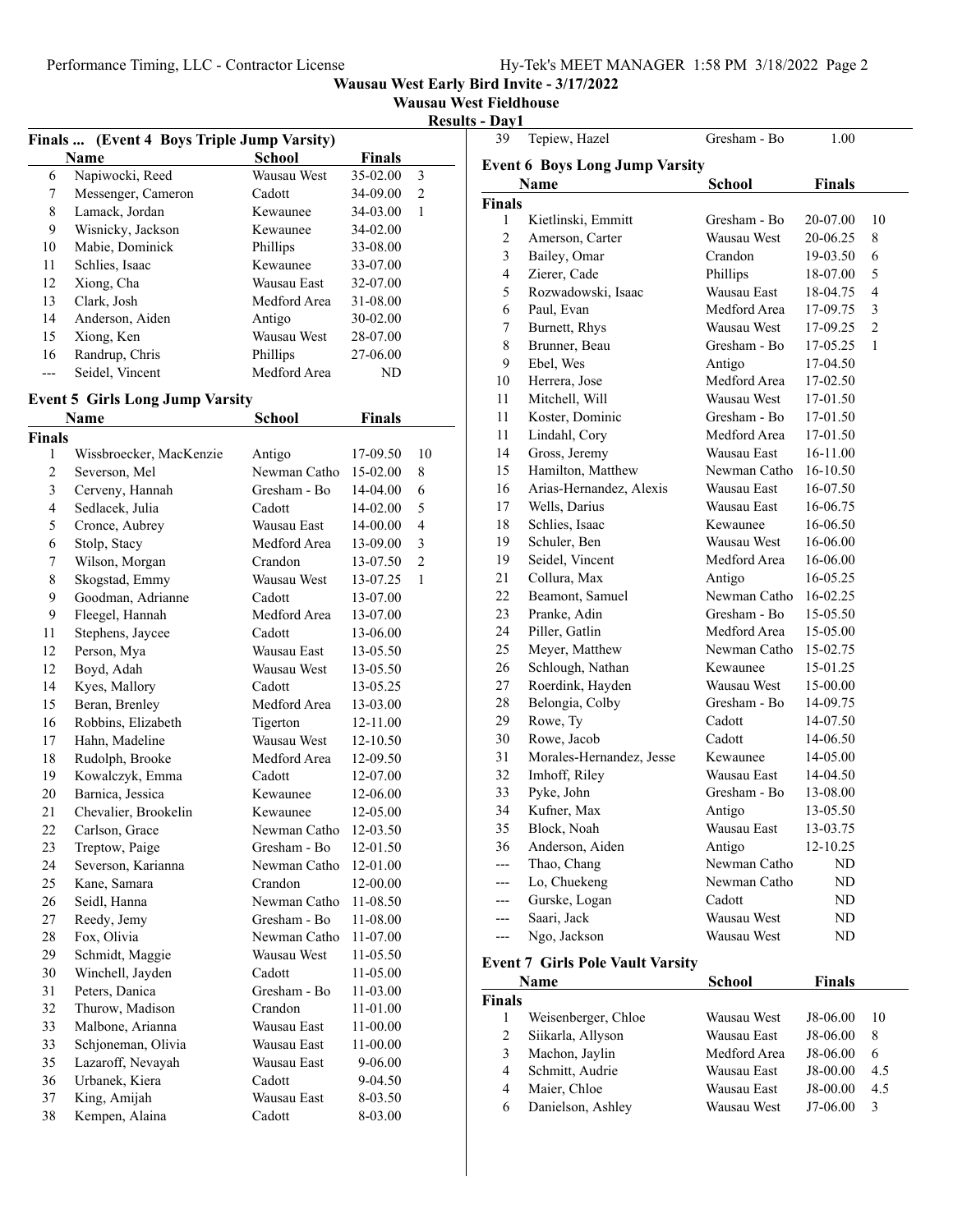#### Performance Timing, LLC - Contractor License

**Wausau West Early Bird Invite - 3/17/2022**

| <b>Wausau West Fieldhouse</b> |  |  |  |
|-------------------------------|--|--|--|
|-------------------------------|--|--|--|

**Results - Day1**

| Finals  (Event 7 Girls Pole Vault Varsity) |                                        |                             |                        |                |
|--------------------------------------------|----------------------------------------|-----------------------------|------------------------|----------------|
|                                            | Name                                   | <b>School</b>               | <b>Finals</b>          |                |
| 7                                          | Wolff, Madisen                         | Wausau East                 | J7-00.00               | 2              |
| 8                                          | Jaroski, Eva                           | Wausau West                 | J7-00.00               | 1              |
| 9                                          | Doering, Audrey                        | Wausau West                 | J6-06.00               |                |
| ---                                        | Dorner, Lauren                         | Kewaunee                    | NH                     |                |
| ---                                        | Dax, Rylee                             | Kewaunee                    | NH                     |                |
| ---                                        | Kunesh, Wren                           | Kewaunee                    | NΗ                     |                |
| ---                                        | Kinjerski, Lexy                        | Kewaunee                    | NH                     |                |
|                                            |                                        |                             |                        |                |
|                                            | <b>Event 8 Boys Pole Vault Varsity</b> |                             |                        |                |
|                                            | Name                                   | School                      | Finals                 |                |
| <b>Finals</b><br>1                         |                                        | Wausau West                 | 12-06.00               | 10             |
| 2                                          | Knauf, Joey                            | Wausau West                 | J11-06.00              | 8              |
|                                            | Johns, Isaac                           |                             |                        |                |
| 3<br>4                                     | Pawlitzky, Cole                        | Kewaunee                    | J11-06.00<br>J11-06.00 | 6<br>5         |
|                                            | Lange, Gaven                           | Wausau West<br>Wausau West  |                        |                |
| 5<br>6                                     | Saari, Jack<br>Monnot, Matthew         | Wausau West                 | 11-00.00<br>10-00.00   | 4<br>3         |
|                                            |                                        | Wausau East                 |                        | $\overline{2}$ |
| 7                                          | Barber, Quinn<br>Losiewicz, Gage       | Medford Area                | J9-06.00               | 1              |
| 8<br>9                                     | Sonnentag, Kaleb                       | Cadott                      | J9-06.00               |                |
|                                            | Stark, Jude                            | Medford Area                | 8-06.00                |                |
| 10                                         |                                        |                             | 8-00.00                |                |
| 10                                         | Kowalski, Adam                         | Medford Area                | 8-00.00                |                |
| 10                                         | Lowe, Thomas                           | Wausau East<br>Newman Catho | 8-00.00                |                |
| 13                                         | Gasper, Brock                          |                             | 7-06.00                |                |
| 14                                         | Anderson, Aiden                        | Antigo<br>Kewaunee          | 7-00.00                |                |
| 14                                         | Wery, Matt                             |                             | 7-00.00                |                |
| 14                                         | Hardesty, Ben                          | Newman Catho                | 7-00.00                |                |
| ---                                        | Swagel, Mitchell                       | Kewaunee                    | NH                     |                |
| ---                                        | Weiss, Tad                             | Cadott                      | NH                     |                |
|                                            | <b>Event 9 Girls High Jump Varsity</b> |                             |                        |                |
|                                            | Name                                   | <b>School</b>               | <b>Finals</b>          |                |
| <b>Finals</b>                              |                                        |                             |                        |                |
| 1                                          | Mead, Harper                           | Wausau West                 | 4-10.00                | 10             |
| 2                                          | Siikarla, Allyson                      | Wausau East                 | J4-08.00               | 7              |
| 2                                          | Oelke, Sierra                          | Antigo                      | J4-08.00               | 7              |
| 4                                          | Schauls, Allison                       | Wausau West                 | J4-08.00               | 5              |
| 5                                          | Bass, Ashley                           | Wausau East                 | J4-06.00               | 3              |
| 5                                          | Welle, Myla                            | Wausau East                 | J4-06.00               | 3              |
| 5                                          | Bates, Evie                            | Newman Catho                | 4-06.00                | 3              |
| 7                                          | Schluter, Elsa                         | Phillips                    | J4-06.00               | $\mathbf{1}$   |
| 8                                          | Wisnicky, Grace                        | Kewaunee                    | J4-06.00               |                |
| 10                                         | DeWan, Lily                            | Antigo                      | 4-04.00                |                |
| 11                                         | Fox, Olivia                            | Newman Catho                | 4-02.00                |                |
| 12                                         | Schmitt, Audrie                        | Wausau East                 | 4-00.00                |                |
| 12                                         | Quattrini, Laura                       | Kewaunee                    | 4-00.00                |                |
| 12                                         | Jensen, Ireland                        | Gresham - Bo                | 4-00.00                |                |
| 12                                         | Kaster, Solita                         | Phillips                    | 4-00.00                |                |
| 12                                         | Cleveland, Hilary                      | Wausau East                 | 4-00.00                |                |
| 12                                         | Flannery, Marissa                      | Crandon                     | 4-00.00                |                |
| 12                                         | Weggen, Mia                            | Cadott                      | 4-00.00                |                |
| 12                                         | Larson, Haley                          | Cadott                      | 4-00.00                |                |
| 20                                         | Mason, Ziranda                         | Cadott                      | $3-10.00$              |                |
| 21                                         | Mann, Kenya                            | Medford Area                | 3-08.00                |                |

| 11 a y 1                        |                                        |              |             |                |
|---------------------------------|----------------------------------------|--------------|-------------|----------------|
| 21                              | Kane, Samara                           | Crandon      | 3-08.00     |                |
| ---                             | Heuss, Anna                            | Antigo       | NH          |                |
| ---                             | Odeyemi, Tomi                          | Newman Catho | NH          |                |
|                                 | <b>Event 10 Boys High Jump Varsity</b> |              |             |                |
| Name<br>School<br><b>Finals</b> |                                        |              |             |                |
| <b>Finals</b>                   |                                        |              |             |                |
| 1                               | Kietlinski, Emmitt                     | Gresham - Bo | $6 - 02.00$ | 10             |
| $\overline{c}$                  | Lamack, Jordan                         | Kewaunee     | $J5-10.00$  | 8              |
| 3                               | Monpas, Gage                           | Wausau West  | J5-10.00    | 6              |
| $\overline{4}$                  | Gartmann, Phillip                      | Wausau West  | J5-08.00    | 5              |
| 5                               | Mueller, Maddix                        | Kewaunee     | J5-08.00    | $\overline{4}$ |
| 6                               | Bailey, Derick                         | Wausau West  | 5-06.00     | 3              |
| 7                               | Paul, Evan                             | Medford Area | $J5-02.00$  | $\overline{c}$ |
| 8                               | Gabay, Connor                          | Phillips     | $J5-02.00$  | $\mathbf{1}$   |
| 9                               | Keroyant, Elouan                       | Wausau East  | J5-02.00    |                |
| 10                              | Geiger, Braydon                        | Antigo       | 5-00.00     |                |
| 10                              | Bina, Quinn                            | Wausau West  | 5-00.00     |                |
| 12                              | Bandock, Ethan                         | Wausau East  | $4 - 10.00$ |                |
| 12                              | Hamilton, Matthew                      | Newman Catho | $4 - 10.00$ |                |
| 14                              | Mabie, Dominick                        | Phillips     | 4-08.00     |                |
| 14                              | Shields, Charlie                       | Newman Catho | 4-08.00     |                |
| 14                              | Drehmel, Dylan                         | Cadott       | 4-08.00     |                |
| 14                              | Seidel, Anthony                        | Medford Area | 4-08.00     |                |
| ---                             | Kerschner, Ethan                       | Cadott       | NH          |                |
| ---                             | Kufner, Garrett                        | Antigo       | NH          |                |
| ---                             | Handrick, Sage                         | Cadott       | NH          |                |
|                                 | Medina Fuentas, Iteasl                 | Medford Area | NH          |                |
| ---                             | Kunze, Carson                          | Antigo       | NH          |                |

#### **Event 11 Girls 4x735 Meter Relay 20 lap relay Varsity**

|               | Team                      | Relav            | <b>Finals</b>        |                          |
|---------------|---------------------------|------------------|----------------------|--------------------------|
| <b>Finals</b> |                           |                  |                      |                          |
| 1             | Wausau West               | A                | 10:45.38             | 10                       |
|               | 1) Marciniak, Elexa       |                  | 2) Myers, Victoria   |                          |
|               | 3) Sinz, Sophie           |                  | 4) Danielson, Ashley |                          |
| $2^{\circ}$   | Medford Area              | A                | 11:06.19             | 8                        |
|               | 1) Rudolph, Brooke        |                  | 2) Fleegel, Naomi    |                          |
|               | 3) Dassow, Ella           | 4) Daniels, Ella |                      |                          |
| 3             | Cadott                    | A                | 11:58.27             | 6                        |
|               | 1) Cuahua, Maria          |                  | 2) Steinke, Mckenna  |                          |
|               | 3) Weggen, Lyla           |                  | 4) Weggen, Mia       |                          |
| 4             | Gresham - Bowler          | A                | 12:15.36             | $\overline{\mathcal{L}}$ |
|               | 1) Cerveny, Josie         |                  | 2) Haffner, Maddie   |                          |
|               | 3) Tepiew, Hazel          |                  | 4) Gourley, Camille  |                          |
| 5             | Kewaunee                  | А                | 12:23.69             | 4                        |
|               | 1) Pribek, Ashlyn         |                  | 2) Kroll, Mercedes   |                          |
|               | 3) Garcia Moreleda, Sofia |                  | 4) Kunesh, Wren      |                          |
|               |                           |                  |                      |                          |

## **Event 12 Boys 4x735 Meter Relay 20 lap relay Varsity**

| Team                | Relav           | <b>Finals</b>      |
|---------------------|-----------------|--------------------|
| <b>Finals</b>       |                 |                    |
| Kewaunee            | A               | $8:43.48$ 10       |
| 1) Jerabek, Anthony | 2) Joski, James |                    |
| 3) Lamack, Jordan   |                 | 4) Cullen, Cameron |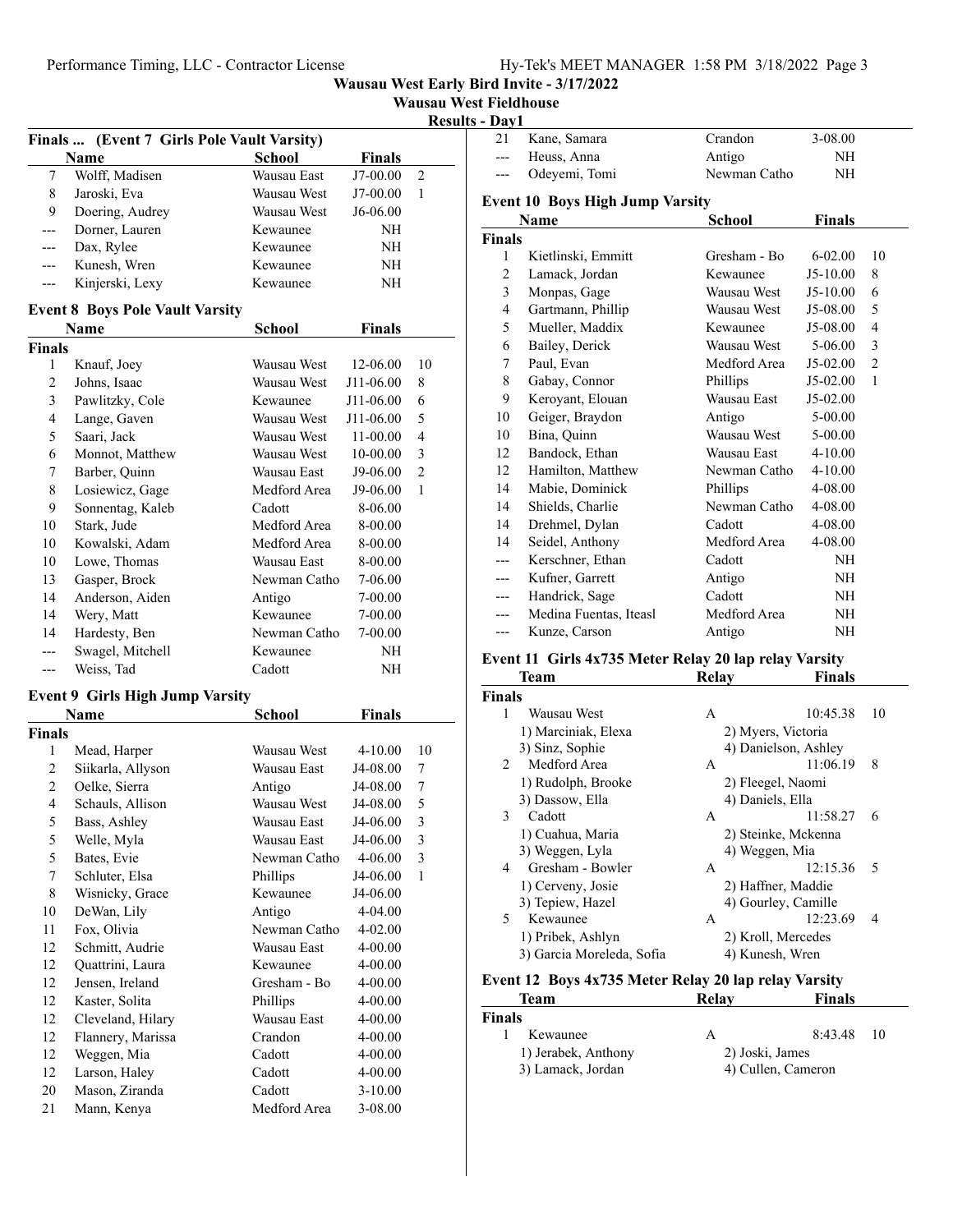| Wausau West Fieldhouse |  |  |
|------------------------|--|--|

**Results - Day1**

|    | Finals  (Event 12 Boys 4x735 Meter Relay 20 lap relay Varsity |                    |                       |  |
|----|---------------------------------------------------------------|--------------------|-----------------------|--|
|    | Team                                                          | Relay              | <b>Finals</b>         |  |
| 2  | Antigo                                                        | A                  | 9<br>8:49.28          |  |
|    | 1) Kramer, Isaac                                              | 2) Umland, Cole    |                       |  |
|    | 3) Wendt, Kyle                                                | 4) Higgins, Logan  |                       |  |
| 3  | Wausau West                                                   | A                  | 9:15.10<br>6          |  |
|    | 1) Deloye, David                                              | 2) Kershaw, Kolton |                       |  |
|    | 3) Rhoden, Christian                                          | 4) Larkin, Gabe    |                       |  |
| 4  | Phillips                                                      | A                  | $9:31.55$ 5           |  |
|    | 1) Gabay, Connor                                              |                    | 2) Hoogland, Maverick |  |
|    | 3) Nieto, Alex                                                | 4) Bjork, Alec     |                       |  |
| 5. | Cadott                                                        | A                  | 9:42.49<br>4          |  |
|    | 1) Weiss, Tad                                                 | 2) Handrick, Sage  |                       |  |
|    | 3) Lodahl, Kaleb                                              | 4) Rowe, Jacob     |                       |  |
|    |                                                               |                    |                       |  |

#### **Event 13 Girls 55 Meter Hurdles Varsity**

| Name                   | School       | Finals     |    |
|------------------------|--------------|------------|----|
| Finals                 |              |            |    |
| Bushman, Abigail       | Wausau West  | 9.79       | 10 |
| Machon, Jaylin         | Medford Area | 10.16      | 8  |
| Wilke, Skylie          | Wausau West  | 10.51      | 6  |
| Kowalczyk, Emma        | Cadott       | 10.82      | 5  |
| Kostroski, Megan       | Wausau West  | 10.87      | 4  |
| Radtke, Jaiden         | Antigo       | 10.92      | 3  |
| Wilson, Morgan         | Crandon      | 11.03      | 2  |
| Sedlacek, Julia        | Cadott       | 11.21      | 1  |
| Cerveny, Hannah        | Gresham - Bo | 11.28      |    |
| Beran, Brenley         | Medford Area | 11.58      |    |
| Stephens, Jaycee       | Cadott       | 11.60      |    |
| Mccarthy, Grace        | Crandon      | 11.68      |    |
| Wisnicky, Grace        | Kewaunee     | 11.73      |    |
| Gibbs, Marah           | Wausau East  | 11.83      |    |
| Goodman, Adrianne      | Cadott       | 11.83      |    |
| Baken, Sierra          | Wausau West  | 12.00      |    |
| Kinjerski, Lexy        | Kewaunee     | 12.29      |    |
| Larson, Haley          | Cadott       | 12.89      |    |
| Winchell, Jayden       | Cadott       | 12.93      |    |
| Repinski, Alexis       | Newman Catho | <b>DNF</b> |    |
| Springfield, Tiarahnee | Wausau East  | DQ         |    |
|                        |              |            |    |

# **Event 14 Boys 55 Meter Hurdles Varsity**

| Name          |                     | <b>School</b> | <b>Finals</b> |               |
|---------------|---------------------|---------------|---------------|---------------|
| <b>Finals</b> |                     |               |               |               |
| 1             | Schlies, Isaac      | Kewaunee      | 9.36          | 10            |
| 2             | Jaroski, Joe        | Wausau West   | 9.88          | 7             |
| 2             | Hardesty, Ben       | Newman Catho  | 9.88          | 7             |
| 4             | Messenger, Cameron  | Cadott        | 10.14         | 5             |
| 5             | Wisnicky, Jackson   | Kewaunee      | 10.17         | 4             |
| 6             | Pawlitzky, Cole     | Kewaunee      | 10.25         | 3             |
| 7             | Engel, Wyatt        | Cadott        | 10.35         | $\mathcal{L}$ |
| 8             | Sullivan, Dan'l     | Wausau East   | 10.39         | 1             |
| 9             | Stockwell, Garrison | Wausau East   | 10.45         |               |
| 10            | Kershaw, Cayden     | Wausau West   | 10.55         |               |
| 11            | Thao, Landon        | Wausau West   | 10.85         |               |
| 12            | Rosinsky, Paul      | Kewaunee      | 11.55         |               |
|               |                     |               |               |               |

| <b>Event 15 Girls 55 Meter Dash Varsity</b> |                         |              |               |                |  |  |
|---------------------------------------------|-------------------------|--------------|---------------|----------------|--|--|
|                                             | Name                    | School       | <b>Finals</b> |                |  |  |
| <b>Finals</b>                               |                         |              |               |                |  |  |
| 1                                           | Musolff, Claire         | Antigo       | 7.86          | 9              |  |  |
| 1                                           | Wissbroecker, MacKenzie | Antigo       | 7.86          | 9              |  |  |
| 3                                           | Hahn, Madeline          | Wausau West  | 7.94          | 6              |  |  |
| $\overline{4}$                              | Weisenberger, Chloe     | Wausau West  | 8.13          | 5              |  |  |
| 5                                           | Brost, Sophie           | Medford Area | 8.25          | $\overline{4}$ |  |  |
| 6                                           | Cronce, Aubrey          | Wausau East  | 8.31          | 3              |  |  |
| 7                                           | Siikarla, Allyson       | Wausau East  | 8.36          | $\overline{2}$ |  |  |
| 8                                           | Morrone, Jessica        | Phillips     | 8.39          | 0.5            |  |  |
| 8                                           | Robbins, Elizabeth      | Tigerton     | 8.39          | 0.5            |  |  |
| 10                                          | Meyer, Allie            | Wausau East  | 8.43          |                |  |  |
| 11                                          | Klapatauskas, Lindsey   | Medford Area | 8.52          |                |  |  |
| 12                                          | Person, Mya             | Wausau East  | 8.54          |                |  |  |
| 13                                          | Hahn, Emily             | Wausau East  | 8.58          |                |  |  |
| 13                                          | Mueller, Liza           | Wausau West  | 8.58          |                |  |  |
| 15                                          | Chevalier, Brookelin    | Kewaunee     | 8.63          |                |  |  |
| 16                                          | Kyes, Mallory           | Cadott       | 8.67          |                |  |  |
| 17                                          | Welle, Myla             | Wausau East  | 8.69          |                |  |  |
| 18                                          | Wilson, Morgan          | Crandon      | 8.70          |                |  |  |
| 19                                          | Oelke, Sierra           | Antigo       | 8.71          |                |  |  |
| 20                                          | Demaskie, Willow        | Gresham - Bo | 8.77          |                |  |  |
| 21                                          | Schallock, Alexis       | Crandon      | 8.79          |                |  |  |
| 22                                          | Bates, Evie             | Newman Catho | 8.80          |                |  |  |
| 23                                          | Reedy, Jemy             | Gresham - Bo | 8.82          |                |  |  |
| 24                                          | Radtke, Jaiden          | Antigo       | 8.86          |                |  |  |
| 25                                          | Treptow, Paige          | Gresham - Bo | 8.94          |                |  |  |
| 25                                          | Sorenson, Karlie        | Wausau West  | 8.94          |                |  |  |
| 25                                          | Schmidt, Maggie         | Wausau West  | 8.94          |                |  |  |
| 28                                          | DeWan, Lily             | Antigo       | 9.02          |                |  |  |
| 29                                          | Sisel, Zoe              | Kewaunee     | 9.05          |                |  |  |
| 30                                          | Flannery, Marissa       | Crandon      | 9.12          |                |  |  |
| 31                                          | Stahnke, Sophia         | Wausau East  | 9.13          |                |  |  |
| 32                                          | Malbone, Arianna        | Wausau East  | 9.16          |                |  |  |
| 33                                          | Springfield, Tiarahnee  | Wausau East  | 9.18          |                |  |  |
| 34                                          | Doering, Audrey         | Wausau West  | 9.20          |                |  |  |
| 34                                          | Wilson, Marissa         | Crandon      | 9.20          |                |  |  |
| 36                                          | Mann, Kenya             | Medford Area | 9.22          |                |  |  |
| 36                                          | Barnica, Jessica        | Kewaunee     | 9.22          |                |  |  |
| 38                                          | Mesko, Arianna          | Phillips     | 9.27          |                |  |  |
| 39                                          | Seidl, Hanna            | Newman Catho | 9.28          |                |  |  |
| 40                                          | VanDenPlas, Grace       | Kewaunee     |               |                |  |  |
| 41                                          | Simon, Trinity          | Wausau East  | 9.30          |                |  |  |
| 42                                          | Selle, Jade             |              | 9.33          |                |  |  |
|                                             |                         | Tigerton     | 9.37          |                |  |  |
| 43                                          | Quattrini, Laura        | Kewaunee     | 9.38          |                |  |  |
| 44                                          | Burlum, Shannon         | Cadott       | 9.39          |                |  |  |
| 45                                          | Carlson, Grace          | Newman Catho | 9.53          |                |  |  |
| 46                                          | Winscher, Kailye        | Wausau East  | 9.55          |                |  |  |
| 46                                          | Zenk, Danisa            | Newman Catho | 9.55          |                |  |  |
| 48                                          | Mccarthy, Grace         | Crandon      | 9.61          |                |  |  |
| 49                                          | Schjoneman, Olivia      | Wausau East  | 9.62          |                |  |  |
| 50                                          | Wilson, Carmen          | Crandon      | 9.84          |                |  |  |
| 51                                          | Theilan, Arielle        | Wausau East  | 9.85          |                |  |  |
| 52                                          | York, molli             | Antigo       | 10.03         |                |  |  |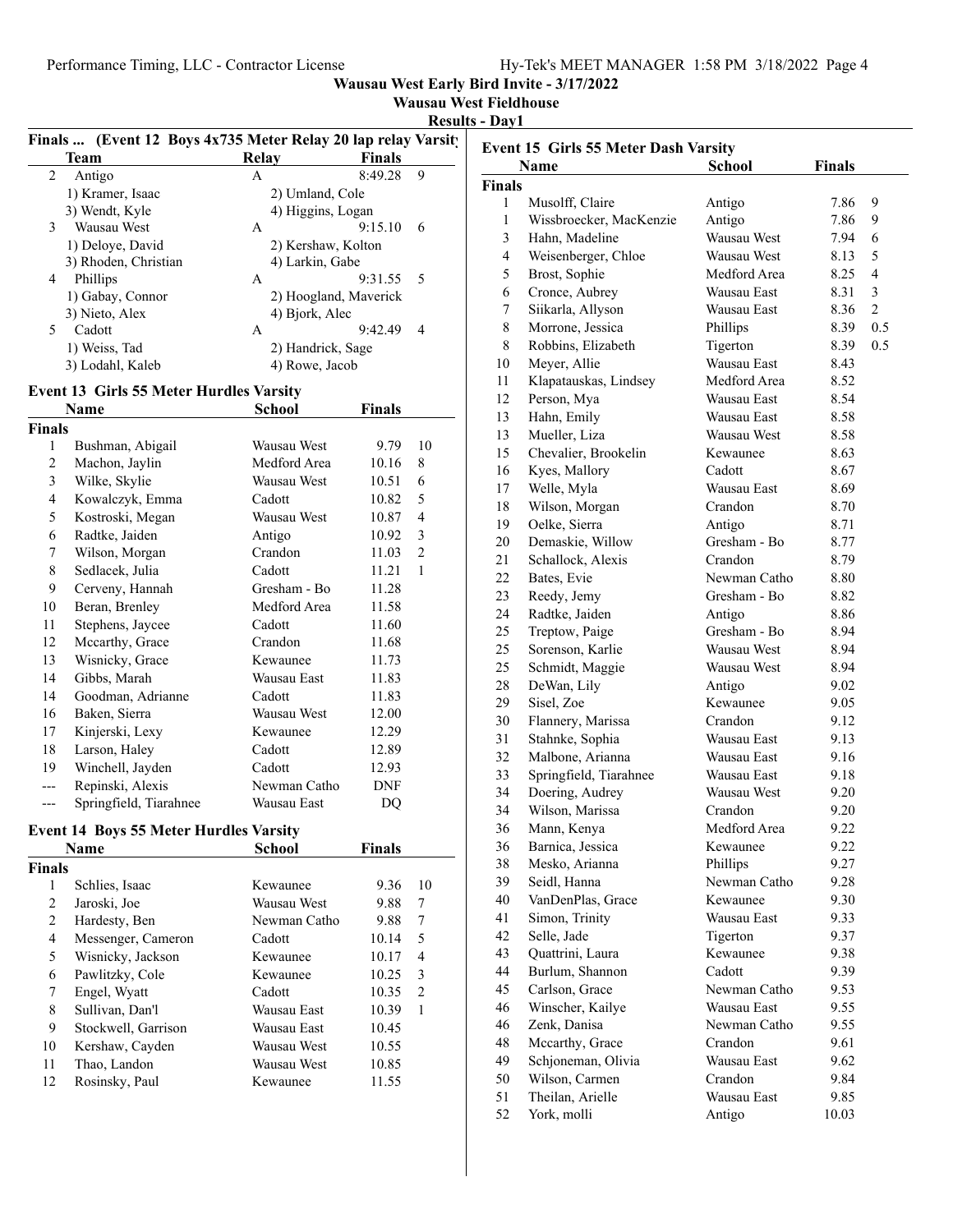|                |                                                |               |               |                |                               | Wausau West Early Bird Invite - 3/17/2022 |
|----------------|------------------------------------------------|---------------|---------------|----------------|-------------------------------|-------------------------------------------|
|                |                                                |               |               |                | <b>Wausau West Fieldhouse</b> |                                           |
|                |                                                |               |               |                | <b>Results - Day1</b>         |                                           |
|                | Finals  (Event 15 Girls 55 Meter Dash Varsity) |               |               |                | 42                            | Colwell, Collin                           |
|                | <b>Name</b>                                    | <b>School</b> | <b>Finals</b> |                | 43                            | Xiong, Ken                                |
| 53             | Stecil, Naomi                                  | Phillips      | 10.07         |                | 44                            | Her, Faelong                              |
| 54             | Peters, Danica                                 | Gresham - Bo  | 10.13         |                | 45                            | Beamont, Samue                            |
| 55             | Lazaroff, Nevayah                              | Wausau East   | 10.18         |                | 46                            | Lee, Zong                                 |
| 56             | Sonntag-Loos, Grace                            | Wausau East   | 10.45         |                | 47                            | Anderson, Aider                           |
| 57             | Bachand, Adessa                                | Crandon       | 10.48         |                | 48                            | Belongia, Colby                           |
| 58             | Malecki, Emily                                 | Cadott        | 10.55         |                | 49                            | Lo, Chuekeng                              |
| 59             | Barnica, Rebecca                               | Kewaunee      | 10.63         |                | 50                            | Lowe, Thomas                              |
| 60             | Kufahl, Abigail                                | Wausau West   | 10.74         |                | 51                            | Upson, Ethan                              |
| 60             | Mason, Ziranda                                 | Cadott        | 10.74         |                | 51                            | Simon, Fernando                           |
|                | <b>Event 16 Boys 55 Meter Dash Varsity</b>     |               |               |                | 53                            | Pyke, John                                |
|                | Name                                           | School        | <b>Finals</b> |                | 54                            | Gumm, Tyler                               |
| <b>Finals</b>  |                                                |               |               |                | 55                            | Bestul, Isaiah                            |
| $\mathbf{1}$   | Mead, Mason                                    | Wausau West   | 6.93          | 10             | 56                            | Gurske, Logan                             |
| $\overline{c}$ | Berens, Joe                                    | Wausau West   | 7.00          | $\,$ 8 $\,$    | 57                            | Thao, Chang                               |
|                |                                                |               |               |                | 58                            | Evanson, Adam                             |
| 3              | Napiwocki, Reed                                | Wausau West   | 7.04          | 6              | 59                            | Malecki, Cole                             |
| 4              | Amerson, Carter                                | Wausau West   | 7.06          | 5              | 60                            | Wolfram, Ashtor                           |
| 5              | Reineck, Ray                                   | Wausau West   | 7.17          | 4              |                               | Event 19 Girls 1600                       |
| 6              | Ebel, Wes                                      | Antigo        | 7.26          | 3              |                               |                                           |
| 7              | Saari, Jack                                    | Wausau West   | 7.31          | $\overline{2}$ |                               | Name                                      |
| 8              | Prihoda, Brady                                 | Wausau East   | 7.33          | 1              | <b>Finals</b>                 |                                           |
| 9              | Sengkhammee, Xavier                            | Wausau West   | 7.35          |                | 1                             | Daniels, Ella                             |
| 10             | Hanz, Vince                                    | Wausau West   | 7.38          |                | $\overline{c}$                | Valiska, Hailey                           |
| 11             | Stokes, Anakin                                 | Medford Area  | 7.42          |                | 3                             | Haffner, Maddie                           |
| 12             | Bailey, Omar                                   | Crandon       | 7.43          |                | $\overline{4}$                | Tainter, Chloe                            |
| 13             | Rozwadowski, Isaac                             | Wausau East   | 7.49          |                | 5                             | Ottosen, Leah                             |
| 14             | Bandock, Ethan                                 | Wausau East   | 7.51          |                | 6                             | Cover, Ellerie                            |
| 15             | Schlough, Nathan                               | Kewaunee      | 7.54          |                | $\tau$                        | Beattie, Ruby                             |
| 16             | Rieger, Peyton                                 | Wausau West   | 7.55          |                | $\,$ 8 $\,$                   | Pyevich, Lauren                           |
| 17             | Lindahl, Cory                                  | Medford Area  | 7.56          |                | 9                             | Nordin, Lily                              |
| 18             | Zeimetz, Sam                                   | Newman Catho  | 7.59          |                | 10                            | Kreklow, Mary                             |
| 18             | Echos, DJ                                      | Kewaunee      | 7.59          |                | 11                            | Selle, Jade                               |
| 20             | Knaack, Will                                   | Phillips      | 7.62          |                | 12                            | Smith, Alyssa                             |
| 20             | Medina Fuentas, Iteasl                         | Medford Area  | 7.62          |                | $---$                         | Adomaitis, Allie                          |
| 22             | Kautzer, Isaac                                 | Medford Area  | 7.63          |                |                               |                                           |
| 23             | Roerdink, Hayden                               | Wausau West   | 7.64          |                |                               | <b>Event 20 Boys 1600</b>                 |
| 23             | Monnot, Matthew                                | Wausau West   | 7.64          |                |                               | Name                                      |
| 25             | Tegels, Gavin                                  | Cadott        | 7.65          |                | <b>Finals</b>                 |                                           |
| 26             | Arias-Hernandez, Alexis                        | Wausau East   | 7.66          |                | $\mathbf{1}$                  | Karcz, Taylor                             |
| 27             | Schuler, Ben                                   | Wausau West   | 7.70          |                | $\sqrt{2}$                    | Cullen, Cameror                           |
| 28             | Xiong, Cha                                     | Wausau East   | 7.71          |                | 3                             | Bancuk, Brekker                           |
| 29             | Morales-Hernandez, Jesse                       | Kewaunee      | 7.73          |                | $\overline{4}$                | Neilitz, Josh                             |
| 30             | Brunner, Beau                                  | Gresham - Bo  | 7.75          |                | 5                             | Brown, Luke                               |
| 31             | Herrera, Jose                                  | Medford Area  | 7.77          |                | $\epsilon$                    | Kramer, Isaac                             |
| 31             | Wells, Darius                                  | Wausau East   | 7.77          |                | $\boldsymbol{7}$              | Bjork, Alec                               |
| 33             | Drehmel, Dylan                                 | Cadott        | 7.79          |                | $\,$ 8 $\,$                   | Townsend, Nick                            |
| 34             | Imhoff, Braden                                 | Wausau East   | 7.82          |                | 9                             | Wendt, Kyle                               |
| 35             | Koster, Dominic                                | Gresham - Bo  | 7.84          |                | $10\,$                        | Gabay, Connor                             |
|                |                                                |               |               |                | 11                            | Meade, James                              |
| 36             | Block, Noah                                    | Wausau East   | 7.88          |                | 12                            | Hoogland, Mave                            |
| 36             | Xiong, Benjamin                                | Wausau West   | 7.88          |                | 13                            | Joski, James                              |
| 36             | Benz, Isaac                                    | Kewaunee      | 7.88          |                | 14                            | Wipf, Silas                               |
| 39             | Borman, Lucas                                  | Medford Area  | 7.95          |                | 15                            | Nelson, Bryson                            |
| 40             | Piller, Gatlin                                 | Medford Area  | 8.04          |                | 16                            | Mosher, Caden                             |
| 41             | Pranke, Adin                                   | Gresham - Bo  | 8.06          |                |                               |                                           |

|          | ət 1 iciunun əc |              |       |  |
|----------|-----------------|--------------|-------|--|
| s - Dav1 |                 |              |       |  |
| 42       | Colwell, Collin | Wausau West  | 8.09  |  |
| 43       | Xiong, Ken      | Wausau West  | 8.10  |  |
| 44       | Her, Faelong    | Wausau West  | 8.16  |  |
| 45       | Beamont, Samuel | Newman Catho | 8.18  |  |
| 46       | Lee, Zong       | Newman Catho | 8.42  |  |
| 47       | Anderson, Aiden | Antigo       | 8.46  |  |
| 48       | Belongia, Colby | Gresham - Bo | 8.47  |  |
| 49       | Lo, Chuekeng    | Newman Catho | 8.49  |  |
| 50       | Lowe, Thomas    | Wausau East  | 8.51  |  |
| 51       | Upson, Ethan    | Phillips     | 8.52  |  |
| 51       | Simon, Fernando | Wausau East  | 8.52  |  |
| 53       | Pyke, John      | Gresham - Bo | 8.63  |  |
| 54       | Gumm, Tyler     | Crandon      | 8.87  |  |
| 55       | Bestul, Isaiah  | Gresham - Bo | 8.92  |  |
| 56       | Gurske, Logan   | Cadott       | 9.20  |  |
| 57       | Thao, Chang     | Newman Catho | 9.32  |  |
| 58       | Evanson, Adam   | Cadott       | 9.36  |  |
| 59       | Malecki, Cole   | Cadott       | 9.57  |  |
| 60       | Wolfram, Ashton | Cadott       | 10.83 |  |
|          |                 |              |       |  |

#### **Event 19 Girls 1600 Meter Run Varsity**

|               | Name             | <b>School</b> | <b>Finals</b> |    |
|---------------|------------------|---------------|---------------|----|
| <b>Finals</b> |                  |               |               |    |
| 1             | Daniels, Ella    | Medford Area  | 6:16.20       | 10 |
| 2             | Valiska, Hailey  | Wausau East   | 6:19.53       | 8  |
| 3             | Haffner, Maddie  | Gresham - Bo  | 6:20.17       | 6  |
| 4             | Tainter, Chloe   | Antigo        | 6:43.76       | 5  |
| 5             | Ottosen, Leah    | Wausau West   | 6:47.05       | 4  |
| 6             | Cover, Ellerie   | Wausau East   | 6:51.92       | 3  |
| 7             | Beattie, Ruby    | Antigo        | 7:02.34       | 2  |
| 8             | Pyevich, Lauren  | Wausau West   | 7:02.38       | 1  |
| 9             | Nordin, Lily     | Wausau West   | 7:06.27       |    |
| 10            | Kreklow, Mary    | Tigerton      | 7:06.90       |    |
| 11            | Selle, Jade      | Tigerton      | 7:34.95       |    |
| 12            | Smith, Alyssa    | Antigo        | 7:55.14       |    |
| ---           | Adomaitis, Allie | Phillips      | <b>DNF</b>    |    |

## **Event 20 Boys 1600 Meter Run Varsity**

| Name          |                    | <b>School</b> | <b>Finals</b> |                |  |
|---------------|--------------------|---------------|---------------|----------------|--|
| <b>Finals</b> |                    |               |               |                |  |
| 1             | Karcz, Taylor      | Crandon       | 4:58.06       | 10             |  |
| 2             | Cullen, Cameron    | Kewaunee      | 4:58.84       | 8              |  |
| 3             | Bancuk, Brekken    | Wausau East   | 5:18.16       | 6              |  |
| 4             | Neilitz, Josh      | Wausau West   | 5:20.72       | 5              |  |
| 5             | Brown, Luke        | Wausau West   | 5:22.90       | 4              |  |
| 6             | Kramer, Isaac      | Antigo        | 5:24.97       | 3              |  |
| 7             | Bjork, Alec        | Phillips      | 5:28.00       | $\overline{2}$ |  |
| 8             | Townsend, Nick     | Newman Catho  | 5:30.15       | 1              |  |
| 9             | Wendt, Kyle        | Antigo        | 5:34.43       |                |  |
| 10            | Gabay, Connor      | Phillips      | 5:38.64       |                |  |
| 11            | Meade, James       | Antigo        | 5:41.75       |                |  |
| 12            | Hoogland, Maverick | Phillips      | 5:45.01       |                |  |
| 13            | Joski, James       | Kewaunee      | 5:45.90       |                |  |
| 14            | Wipf, Silas        | Medford Area  | 5:52.74       |                |  |
| 15            | Nelson, Bryson     | Gresham - Bo  | 5:55.06       |                |  |
| 16            | Mosher, Caden      | Antigo        | 6:10.34       |                |  |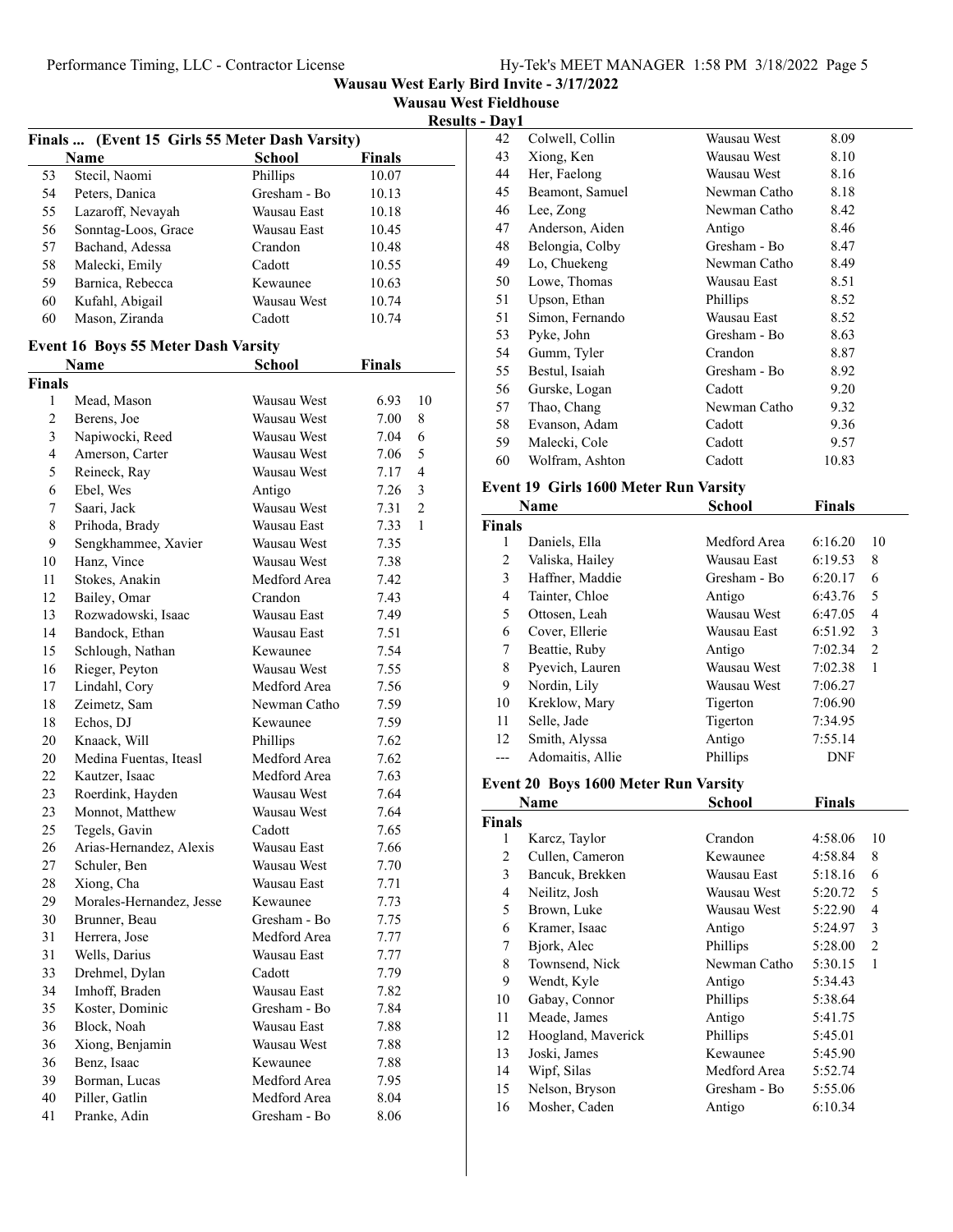**Wausau West Fieldhouse**

**Results - Day1** 20 Bestul, Isaiah Gresham - Bo 1:19.48

|                | Finals  (Event 20 Boys 1600 Meter Run Varsity) |               |         | 17691          |
|----------------|------------------------------------------------|---------------|---------|----------------|
|                | Name                                           | <b>School</b> | Finals  |                |
| 17             | Kamps, Bryce                                   | Antigo        | 6:14.37 |                |
| 18             | Lindner, Nolyn                                 | Newman Catho  | 6:29.39 |                |
|                |                                                |               |         |                |
|                | <b>Event 21 Girls 400 Meter Dash Varsity</b>   |               |         |                |
|                | Name                                           | <b>School</b> | Finals  |                |
| <b>Finals</b>  |                                                |               |         |                |
| 1              | Richter, Meredith                              | Medford Area  | 1:07.36 | 10             |
| 2              | Albee, Grace                                   | Wausau West   | 1:07.68 | 8              |
| 3              | Severson, Mel                                  | Newman Catho  | 1:07.95 | 6              |
| $\overline{4}$ | Pansier, Natalie                               | Kewaunee      | 1:08.60 | 5              |
| 5              | Bass, Ashley                                   | Wausau East   | 1:10.21 | $\overline{4}$ |
| 6              | Schluter, Elsa                                 | Phillips      | 1:11.25 | 3              |
| 7              | Meyer, Allie                                   | Wausau East   | 1:13.60 | 2              |
| 8              | Sinz, Celia                                    | Wausau West   | 1:13.65 | 1              |
| 9              | Schallock, Alexis                              | Crandon       | 1:13.98 |                |
| 10             | Flannery, Marissa                              | Crandon       | 1:14.58 |                |
| 11             | Dax, Rylee                                     | Kewaunee      | 1:15.31 |                |
| 12             | Lindeman, Lucy                                 | Cadott        | 1:16.85 |                |
| 13             | Kaster, Solita                                 | Phillips      | 1:18.44 |                |
| 14             | Fox, Olivia                                    | Newman Catho  | 1:19.22 |                |
| 15             | Swanson, Zoe                                   | Wausau West   | 1:20.27 |                |
| 16             | Tischendorf, Makayla                           | Antigo        | 1:20.41 |                |
| 17             | Witcpalek, Braelyn                             | Kewaunee      | 1:20.70 |                |
| 18             | Severson, Karianna                             | Newman Catho  | 1:21.06 |                |
| 19             | Harel, Mckenna                                 | Cadott        | 1:21.41 |                |
| 20             | Goodman, Adrianne                              | Cadott        | 1:23.90 |                |
| 21             | Orlandini, Emma                                | Medford Area  | 1:27.71 |                |
| 22             | Baldi, Letizi                                  | Medford Area  | 1:28.42 |                |
| 23             | Dorner, Lauren                                 | Kewaunee      | 1:32.29 |                |
| 24             | Theilan, Arielle                               | Wausau East   | 1:33.44 |                |
| 25             | Zapata Andrade, Emilia                         | Medford Area  | 1:33.99 |                |
|                |                                                |               |         |                |
|                | <b>Event 22 Boys 400 Meter Dash Varsity</b>    |               |         |                |
|                | Name                                           | School        | Finals  |                |
| <b>Finals</b>  |                                                |               |         |                |
| 1              | Cullen, Christopher                            | Kewaunee      | 1:00.92 | 10             |
| $\overline{2}$ | Bailey, Omar                                   | Crandon       | 1:01.08 | 8              |
| $\overline{3}$ | Bina, Quinn                                    | Wausau West   | 1:01.65 | 6              |
| 4              | Kufner, Garrett                                | Antigo        | 1:02.04 | 5              |
| 5              | Zierer, Cade                                   | Phillips      | 1:02.09 | $\overline{4}$ |
| 6              | Nieto, Alex                                    | Phillips      | 1:03.85 | 3              |
| 7              | Losiewicz, Gage                                | Medford Area  | 1:04.10 | 2              |
| 8              | Garrett, Jaydan                                | Wausau East   | 1:04.39 | $\mathbf{1}$   |
| 9              | Rosinsky, Paul                                 | Kewaunee      | 1:04.47 |                |
| 10             | Rieger, Peyton                                 | Wausau West   | 1:06.87 |                |
| 11             | Kautzer, Isaac                                 | Medford Area  | 1:08.06 |                |
| 12             | Wells, Darius                                  | Wausau East   | 1:10.94 |                |
| 13             | Borman, Lucas                                  | Medford Area  | 1:11.35 |                |
| 14             | Handrick, Sage                                 | Cadott        | 1:11.85 |                |
| 15             | Gasper, Brock                                  | Newman Catho  | 1:11.91 |                |
| 16             | Simon, Fernando                                | Wausau East   | 1:13.41 |                |
| 17             | Bina, Brahm                                    | Wausau West   | 1:13.71 |                |
| 18             | Lodahl, Kaleb                                  | Cadott        | 1:15.47 |                |
| 19             | Pyke, John                                     | Gresham - Bo  | 1:17.75 |                |
|                |                                                |               |         |                |

|               | Team                      | Relay          | Finals                  |
|---------------|---------------------------|----------------|-------------------------|
| <b>Finals</b> |                           |                |                         |
| 1             | Antigo                    | A              | 1:28.48<br>10           |
|               | 1) Markusen, Ella         |                | 2) Musolff, Claire      |
|               | 3) Radtke, Brooklyn       |                | 4) Tischendorf, Makayla |
| 2             | Wausau West               | А              | 1:29.45<br>8            |
|               | 1) Weisenberger, Chloe    |                | 2) Napiwocki, Kelsey    |
|               | 3) Mueller, Liza          |                | 4) Hahn, Madeline       |
| 3             | Wausau West               | B              | x1:29.46                |
|               | 1) Boyd, Adah             |                | 2) Schauls, Allison     |
|               | 3) Skogstad, Emmy         |                | 4) Wilke, Skylie        |
| 4             | Medford Area              | А              | 1:32.58<br>6            |
|               |                           |                |                         |
|               | 1) Brandner, Alyssa       |                | 2) Brost, Sophie        |
|               | 3) Mann, Kenya            |                | 4) Stolp, Stacy<br>5    |
| 5             | Gresham - Bowler          | А              | 1:33.23                 |
|               | 1) Cerveny, Hannah        |                | 2) Cerveny, Valarie     |
|               | 3) Jensen, Ireland        |                | 4) Demaskie, Willow     |
| 6             | Wausau East               | А              | 1:33.82<br>4            |
|               | 1) Cronce, Aubrey         |                | 2) Person, Mya          |
|               | 3) Hahn, Emily            |                | 4) King, Amijah         |
| 7             | Kewaunee                  | А              | 1:35.13<br>3            |
|               | 1) Chevalier, Brookelin   | 2) Sisel, Zoe  |                         |
|               | 3) Dax, Rylee             |                | 4) Stangel, Natalie     |
| 8             | Wausau West               | С              | x1:36.97                |
|               | 1) Pasholk, Talyn         |                | 2) Sorenson, Karlie     |
|               | 3) Schmidt, Maggie        |                | 4) Brownlee, Eden       |
| 9             | Wausau East               | С              | x1:38.61                |
|               | 1) Welle, Myla            |                | 2) Winscher, Kailye     |
|               | 3) Springfield, Tiarahnee |                | 4) Sonntag-Loos, Grace  |
| 10            | Phillips                  | А              | 1:40.61<br>2            |
|               | 1) Mesko, Arianna         |                | 2) Morrone, Jessica     |
|               | 3) Udovich, Endora        |                | 4) Stecil, Naomi        |
| 11            | Wausau East               | B              | x1:40.76                |
|               | 1) Schjoneman, Olivia     |                | 2) Stahnke, Sophia      |
|               | 3) Brunner, Lydia         |                | 4) Lazaroff, Nevayah    |
| 12            | Antigo                    | B              | x1:42.51                |
|               | 1) Mastoras, Manuela      |                | 2) Oelke, Sierra        |
|               | 3) radke, jaiden          | 4) hueff, anna |                         |
| 13            | Cadott                    | Α              | 1:46.01<br>1            |
|               | 1) Urbanek, Kiera         |                | 2) Winchell, Jayden     |
|               | 3) Larson, Haley          |                | 4) Malecki, Emily       |
| 14            | Crandon                   | Α              | 1:47.49                 |
|               | 1) Wilson, Marissa        |                | 2) Wilson, Carmen       |
|               | 3) Bachand, Ella          |                | 4) Bachand, Adessa      |
|               |                           |                |                         |

**Event 24 Boys 4x147 Meter Relay 4 Lap Varsity**

| Team               | Relay          | <b>Finals</b>      |
|--------------------|----------------|--------------------|
| <b>Finals</b>      |                |                    |
| Wausau West        | А              | 1:14.27<br>-10     |
| 1) Amerson, Carter | 2) Mead, Mason |                    |
| 3) Ngo, Jackson    |                | 4) Napiwocki, Reed |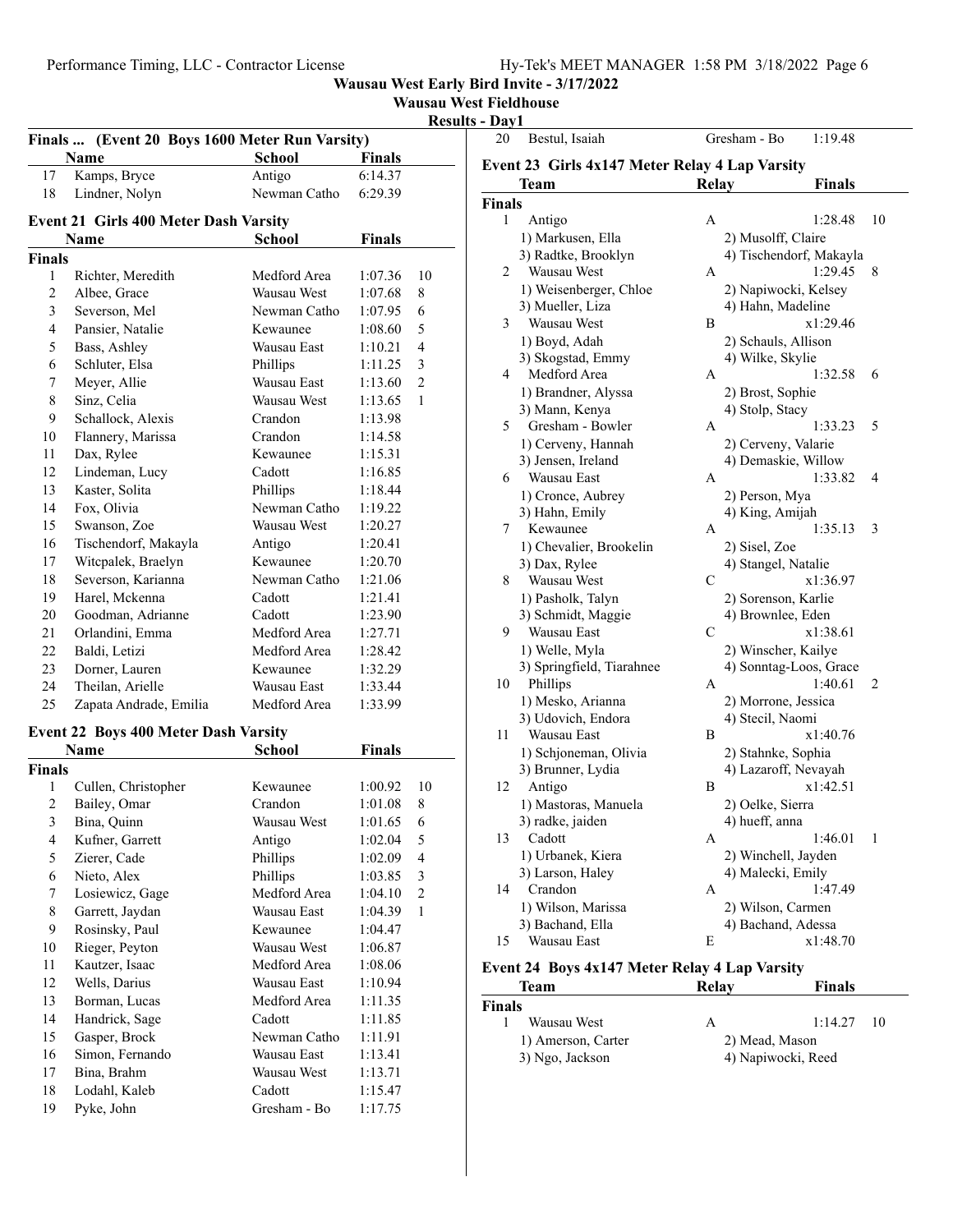## **Wausau West Fieldhouse**

#### **Results - Day1**

| Finals  (Event 24 Boys 4x147 Meter Relay 4 Lap Varsity) |                            |              |                           |  |
|---------------------------------------------------------|----------------------------|--------------|---------------------------|--|
|                                                         | Team                       | <b>Relay</b> | <b>Finals</b>             |  |
| $\overline{2}$                                          | Wausau West                | D            | x1:18.94                  |  |
|                                                         | 1) Johns, Isaac            |              | 2) Knauf, Joey            |  |
|                                                         | 3) Bailey, Derick          |              | 4) Monnot, Matthew        |  |
| 3                                                       | Wausau East                | А            | 1:19.23<br>9              |  |
|                                                         | 1) Arias-Hernandez, Alexis |              | 2) Prihoda, Brady         |  |
|                                                         | 3) Murphy, Michael         |              | 4) Gross, Jeremy          |  |
| 4                                                       | Kewaunee                   | А            | 1:20.73<br>6              |  |
|                                                         | 1) Benz, Isaac             |              | 2) Echos, DJ              |  |
|                                                         | 3) Schlough, Nathan        |              | 4) Mueller, Maddix        |  |
| 5                                                       | Medford Area               | A            | 1:21.50<br>5              |  |
|                                                         | 1) Lindahl, Cory           |              | 2) Piller, Gatlin         |  |
|                                                         | 3) Stokes, Anakin          |              | 4) Medina Fuentas, Iteasl |  |
| 6                                                       | Wausau East                | B            | x1:23.98                  |  |
|                                                         | 1) Imhoff, Riley           |              | 2) Bailey-Clark, Jalon    |  |
|                                                         | 3) Simmons, Christian      |              | 4) Imhoff, Braden         |  |
| 7                                                       | Phillips                   | A            | 1:24.38<br>4              |  |
|                                                         | 1) Knaack, Will            |              | 2) Mabie, Dominick        |  |
|                                                         | 3) Randrup, Chris          |              | 4) Upson, Ethan           |  |
| 8                                                       | Cadott                     | A            | 1:24.43<br>3              |  |
|                                                         | 1) Rowe, Ty                |              | 2) Rowe, Jacob            |  |
|                                                         | 3) Tegels, Gavin           |              | 4) Drehmel, Dylan         |  |
| 9                                                       | Newman Catholic            | A            | 1:24.93<br>2              |  |
|                                                         | 1) Zeimetz, Sam            |              | 2) Meyer, Matthew         |  |
|                                                         | 3) Hamilton, Matthew       |              | 4) Lee, Zong              |  |
| 10                                                      | Wausau West                | $\mathsf{C}$ | x1:25.30                  |  |
|                                                         | 1) Xiong, Benjamin         |              | 2) Colwell, Collin        |  |
|                                                         | 3) Her, Faelong            |              | 4) Roerdink, Hayden       |  |
| 11                                                      | Newman Catholic            | B            | x1:33.14                  |  |
|                                                         | 1) Thao, Chang             |              | 2) Sullivan, Owen         |  |
|                                                         | 3) Lo, Chuekeng            |              | 4) Beamont, Samuel        |  |
|                                                         | Wausau West                | B            | DQ                        |  |
|                                                         | 1) Burnett, Rhys           |              | 2) Hanz, Vince            |  |
|                                                         | 3) Sengkhammee, Xavier     |              | 4) Schuler, Ben           |  |
|                                                         | Wausau West                | E            | DQ                        |  |
|                                                         | 1) Kershaw, Cayden         |              | 2) Vachowiak, Devin       |  |
|                                                         | 3) Mitchell, Will          |              | 4) Jaroski, Joe           |  |

#### **Event 25 Girls 200 Meter Hurdles Varsity**

|               | <b>Name</b>       | <b>School</b> | <b>Finals</b> |                |
|---------------|-------------------|---------------|---------------|----------------|
| <b>Finals</b> |                   |               |               |                |
| 1             | Bushman, Abigail  | Wausau West   | 33.31         | 10             |
| 2             | Brenner, Natalie  | Newman Catho  | 35.64         | 8              |
| 3             | Musolff, Claire   | Antigo        | 36.42         | 6              |
| 4             | Bates, Evie       | Newman Catho  | 36.76         | 5              |
| 5             | Kowalczyk, Emma   | Cadott        | 36.80         | 4              |
| 6             | Wilke, Skylie     | Wausau West   | 37.31         | 3              |
| 7             | Flannery, Marissa | Crandon       | 37.38         | $\overline{2}$ |
| 8             | Sedlacek, Julia   | Cadott        | 37.65         | 1              |
| 9             | Kostroski, Megan  | Wausau West   | 37.74         |                |
| 10            | Gibbs, Marah      | Wausau East   | 39.29         |                |
| 11            | Stephens, Jaycee  | Cadott        | 39.36         |                |
| 12            | Baken, Sierra     | Wausau West   | 39.76         |                |
| 13            | Kane, Samara      | Crandon       | 40.91         |                |
| 14            | Seidl, Hanna      | Newman Catho  | 41.57         |                |
|               |                   |               |               |                |

| 15     | Barnica, Jessica                               | Kewaunee     | 42.91         |    |
|--------|------------------------------------------------|--------------|---------------|----|
|        | <b>Event 26 Boys 200 Meter Hurdles Varsity</b> |              |               |    |
|        | Name                                           | School       | <b>Finals</b> |    |
| Finals |                                                |              |               |    |
| 1      | Burnett, Rhys                                  | Wausau West  | 30.06         | 10 |
| 2      | Stockwell, Garrison                            | Wausau East  | 31.20         | 8  |
| 3      | Hardesty, Ben                                  | Newman Catho | 31.32         | 6  |
| 4      | Saari, Jack                                    | Wausau West  | 31.63         | 5  |
| 5      | Murphy, Michael                                | Wausau East  | 31.65         | 4  |
| 6      | Sonnentag, Kaleb                               | Cadott       | 31.95         | 3  |
| 7      | Engel, Wyatt                                   | Cadott       | 31.99         | 2  |
| 8      | Messenger, Cameron                             | Cadott       | 32.13         | 1  |
| 9      | Sullivan, Dan'l                                | Wausau East  | 32.91         |    |
| 10     | Pawlitzky, Cole                                | Kewaunee     | 33.00         |    |
| 11     | Thao, Landon                                   | Wausau West  | 34.12         |    |
| 12     | Wisnicky, Jackson                              | Kewaunee     | 35.18         |    |
| 13     | Bailey-Clark, Jalon                            | Wausau East  | 35.41         |    |
| 14     | Gumm, Tyler                                    | Crandon      | 43.78         |    |
|        |                                                |              |               |    |

## **Event 27 Girls 800 Meter Run Varsity**

|               | Name                    | School       | <b>Finals</b> |                |
|---------------|-------------------------|--------------|---------------|----------------|
| <b>Finals</b> |                         |              |               |                |
| 1             | Schluter, Elsa          | Phillips     | 2:50.48       | 10             |
| 2             | Sinz, Celia             | Wausau West  | 2:54.68       | 8              |
| 3             | Pribek, Ashlyn          | Kewaunee     | 3:01.80       | 6              |
| 4             | Selle, Rose             | Wausau West  | 3:09.27       | 5              |
| 5             | Swanson, Zoe            | Wausau West  | 3:11.00       | 4              |
| 6             | Cerveny, Josie          | Gresham - Bo | 3:11.03       | 3              |
| 7             | Edwards, Lauren         | Wausau West  | 3:14.37       | $\overline{c}$ |
| 8             | Harel, Mckenna          | Cadott       | 3:15.17       | 1              |
| 9             | Fleegel, Naomi          | Medford Area | 3:15.34       |                |
| 10            | Fox, Olivia             | Newman Catho | 3:18.19       |                |
| 11            | Schmitt, Audrie         | Wausau East  | 3:18.54       |                |
| 12            | Cover, Ellerie          | Wausau East  | 3:21.26       |                |
| 13            | Hernandez-Camacho, Ashl | Medford Area | 3:46.97       |                |
|               | Cuahua, Maria           | Cadott       | DNF           |                |

#### **Event 28 Boys 800 Meter Run Varsity**

|                | Name             | <b>School</b> | <b>Finals</b> |                |
|----------------|------------------|---------------|---------------|----------------|
| <b>Finals</b>  |                  |               |               |                |
| 1              | Brown, Luke      | Wausau West   | 2:26.39       | 10             |
| $\overline{c}$ | Kramer, Isaac    | Antigo        | 2:26.44       | 8              |
| 3              | Gunderson, Noah  | Crandon       | 2:34.91       | 6              |
| $\overline{4}$ | Rosinsky, Paul   | Kewaunee      | 2:39.16       | 5              |
| 5              | Lindner, Nolyn   | Newman Catho  | 2:39.18       | 4              |
| 6              | Mork, Jayce      | Wausau West   | 2:39.78       | 3              |
| 7              | Clark, Josh      | Medford Area  | 2:39.80       | $\overline{2}$ |
| 8              | Swagel, Mitchell | Kewaunee      | 2:41.29       | 1              |
| 9              | Roberts, Ethan   | Antigo        | 2:44.82       |                |
| 10             | Wery, Matt       | Kewaunee      | 2:45.92       |                |
| 11             | Seidel, Anthony  | Medford Area  | 2:52.99       |                |
| 12             | Morgal, Will     | Cadott        | 2:53.36       |                |
| 13             | Kerschner, Ethan | Cadott        | 2:53.54       |                |
| 14             | Gurske, Logan    | Cadott        | 3:00.32       |                |
| 15             | Geiger, Braydon  | Antigo        | 3:06.25       |                |
|                |                  |               |               |                |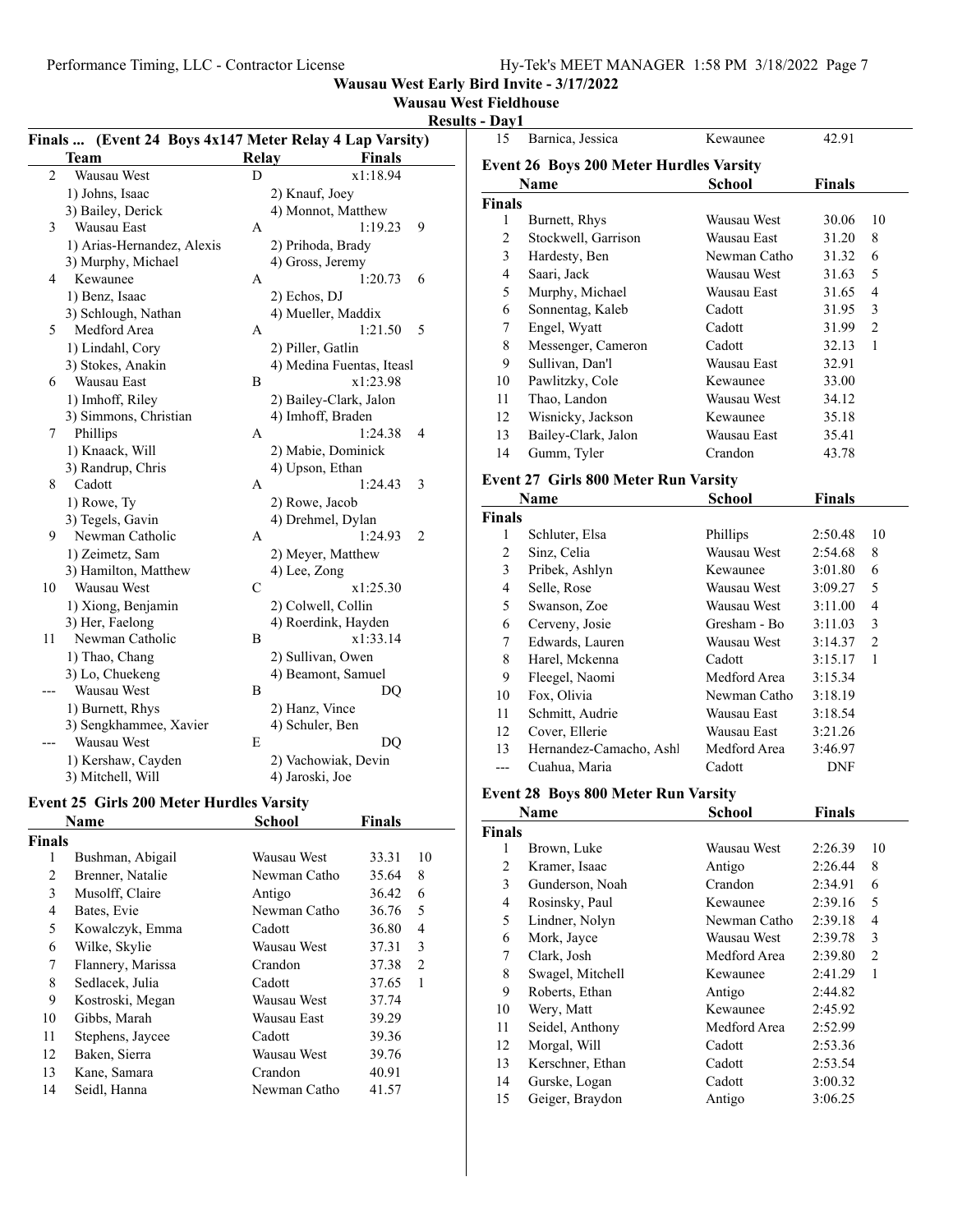|  |  | <b>Wausau West Fieldhouse</b> |
|--|--|-------------------------------|
|--|--|-------------------------------|

**Results - Day1**

|                         | Name                                         | <b>School</b> | <b>Finals</b>  |                |
|-------------------------|----------------------------------------------|---------------|----------------|----------------|
| 16                      | Kamps, Bryce                                 | Antigo        | 3:15.20        |                |
|                         | <b>Event 29 Girls 200 Meter Dash Varsity</b> |               |                |                |
|                         | Name                                         | School        | Finals         |                |
| Finals                  |                                              |               |                |                |
| 1                       | Mead, Harper                                 | Wausau West   | 29.46          | 10             |
| 2                       | Hahn, Madeline                               | Wausau West   | 29.63          | 8              |
| 3                       | Weisenberger, Chloe                          | Wausau West   | 29.86          | 6              |
| $\overline{4}$          | Severson, Mel                                | Newman Catho  | 30.65          | 5              |
| 5                       | Wolff, Madisen                               | Wausau East   | 31.20          | $\overline{4}$ |
| 6                       | Robbins, Elizabeth                           | Tigerton      | 31.29          | 3              |
| 7                       | Bass, Ashley                                 | Wausau East   | 31.35          | $\mathfrak{2}$ |
| 8                       | Severson, Karianna                           | Newman Catho  | 32.07          | 1              |
| 9                       | Morrone, Jessica                             | Phillips      | 32.33          |                |
| 10                      | Boyd, Adah                                   | Wausau West   | 32.47          |                |
| 11                      | Schallock, Alexis                            | Crandon       | 32.68          |                |
| 12                      | Sedlacek, Julia                              | Cadott        | 33.07          |                |
| 13                      | Oelke, Sierra                                | Antigo        | 33.10          |                |
| 14                      | Stangel, Natalie                             | Kewaunee      | 33.66          |                |
| 15                      | Malbone, Arianna                             | Wausau East   | 33.69          |                |
| 15                      | Carlson, Grace                               | Newman Catho  | 33.69          |                |
| 17                      | Treptow, Paige                               | Gresham - Bo  | 34.27          |                |
| 18                      | Sisel, Zoe                                   | Kewaunee      | 34.44          |                |
| 19                      | Jaroski, Eva                                 | Wausau West   | 34.71          |                |
| 20                      | Wilson, Morgan                               | Crandon       | 34.73          |                |
| 21                      | Reedy, Jemy                                  | Gresham - Bo  | 35.18          |                |
| 22                      | Clark, Riley                                 | Medford Area  | 35.86          |                |
| 23                      | VanDenPlas, Grace                            | Kewaunee      | 35.97          |                |
| 24                      | Selle, Jade                                  | Tigerton      | 36.15          |                |
| 25                      | Mesko, Arianna                               | Phillips      | 36.28          |                |
| 26                      | Udovich, Endora                              | Phillips      | 36.62          |                |
| 27                      |                                              | Cadott        |                |                |
| 28                      | Urbanek, Kiera                               | Wausau West   | 38.75<br>42.16 |                |
|                         | Kufahl, Abigail                              |               |                |                |
|                         | <b>Event 30 Boys 200 Meter Dash Varsity</b>  |               |                |                |
|                         | Name                                         | School        | Finals         |                |
| Finals                  |                                              |               |                |                |
| 1                       | Ngo, Jackson                                 | Wausau West   | 26.73          | 10             |
| 2                       | Reineck, Ray                                 | Wausau West   | 26.75          | 8              |
| $\overline{\mathbf{3}}$ | Zierer, Cade                                 | Phillips      | 26.91          | 6              |
| 4                       | Stokes, Anakin                               | Medford Area  | 27.15          | 5              |
| 5                       | Hamilton, Matthew                            | Newman Catho  | 27.26          | 4              |
| 6                       | Sonnentag, Kaleb                             | Cadott        | 27.36          | 3              |
| 7                       | Schlough, Nathan                             | Kewaunee      | 27.47          | 2              |
| 8                       | Kufner, Garrett                              | Antigo        | 27.63          | 1              |
| 9                       | Bailey, Omar                                 | Crandon       | 27.68          |                |
| 10                      | Keroyant, Elouan                             | Wausau East   | 27.81          |                |
| 11                      | Tegels, Gavin                                | Cadott        | 28.12          |                |
| 12                      | Brunner, Beau                                | Gresham - Bo  | 28.19          |                |
| 13                      | Benz, Isaac                                  | Kewaunee      | 29.07          |                |
| 14                      | Herrera, Jose                                | Medford Area  | 29.14          |                |
| 15                      | Borman, Lucas                                | Medford Area  | 29.50          |                |
| 16                      | Imhoff, Riley                                | Wausau East   | 29.88          |                |
| 17                      | Morales-Hernandez, Jesse                     | Kewaunee      | 30.01          |                |

| vavı |                 |              |       |
|------|-----------------|--------------|-------|
| 17   | Randrup, Chris  | Phillips     | 30.01 |
| 19   | Mabie, Dominick | Phillips     | 30.05 |
| 20   | Koster, Dominic | Gresham - Bo | 30.50 |
| 21   | Pranke, Adin    | Gresham - Bo | 30.97 |
| 22   | Meyer, Matthew  | Newman Catho | 31.00 |
| 23   | Reetz, Theoden  | Antigo       | 31.32 |
| 24   | Rowe, Ty        | Cadott       | 31.76 |
| 25   | Lee, Zong       | Newman Catho | 33.51 |
|      |                 |              |       |

#### **Event 31 Girls 3200 Meter Run Varsity**

|               | Name             | <b>School</b> | <b>Finals</b> |   |
|---------------|------------------|---------------|---------------|---|
| <b>Finals</b> |                  |               |               |   |
|               | Dassow, Ella     | Medford Area  | 15:11.84 10   |   |
| 2             | Haffner, Maddie  | Gresham - Bo  | 15:56.74      | 8 |
| 3             | Smith, Ellie     | Antigo        | $16:03.97$ 6  |   |
| 4             | Gourley, Camille | Gresham - Bo  | 18:04.73      |   |
| 5             | Kreklow, Mary    | Tigerton      | 18:10.82      |   |

#### **Event 32 Boys 3200 Meter Run Varsity**

| Name          |                | School                | <b>Finals</b> |     |
|---------------|----------------|-----------------------|---------------|-----|
| <b>Finals</b> |                |                       |               |     |
|               | Karcz, Taylor  | Crandon               | 11:02.16      | -10 |
|               | Higgins, Logan | Antigo                | 11:45.07      |     |
| 3             | Townsend, Nick | Newman Catho 11:57.45 |               |     |
| 4             | Meade, James   | Antigo                | 12:00.09      |     |
| 5             | Nelson, Bryson | Gresham - Bo          | 13:08.90      |     |

#### **Event 33 Girls 4x400 Meter Relay Varsity**

|                | Team                                           | Relay             | <b>Finals</b>        |    |
|----------------|------------------------------------------------|-------------------|----------------------|----|
| Finals         |                                                |                   |                      |    |
| 1              | Cadott                                         | A                 | 4:43.94              | 10 |
|                | 1) Kowalczyk, Emma                             |                   | 2) Stephens, Jaycee  |    |
|                | 3) Kyes, Mallory                               |                   | 4) Lindeman, Lucy    |    |
| $\mathfrak{D}$ | Wausau West                                    | C                 | x4:52.55             |    |
|                | 1) Sinz, Sophie                                |                   | 2) Edwards, Lauren   |    |
|                | 3) Pyevich, Lauren                             | 4) Selle, Rose    |                      |    |
| 3              | Gresham - Bowler                               | А                 | 5:00.45              | 8  |
|                | 1) Cerveny, Valarie                            |                   | 2) Cerveny, Hannah   |    |
|                | 3) Jensen, Ireland                             | 4) Cerveny, Josie |                      |    |
| 4              | Kewaunee                                       | A                 | 5:04.04              | 6  |
|                | 1) Pansier, Natalie                            | 2) Dax, Rylee     |                      |    |
|                | 3) Stangel, Natalie                            | 4) Pribek, Ashlyn |                      |    |
| 5              | Wausau West                                    | B                 | x5:06.68             |    |
|                | 1) Danielson, Ashley                           |                   | 2) Marciniak, Elexa  |    |
|                | 3) Nordin, Lily                                | 4) Ottosen, Leah  |                      |    |
|                | Medford Area                                   | A                 | DO                   |    |
|                | 1) Brandner, Alyssa                            |                   | 2) Rudolph, Brooke   |    |
|                | 3) Clark, Riley                                |                   | 4) Richter, Meredith |    |
|                | <b>Fyant 34 Roys Av400 Matar Ralay Varsity</b> |                   |                      |    |

## **Event 34 Boys 4x400 Meter Relay Varsity**

| Team             | Relav            | <b>Finals</b>        |
|------------------|------------------|----------------------|
| Finals           |                  |                      |
| Wausau West      | А                | $4:06.15$ 10         |
| 1) Monpas, Gage  |                  | 2) Gartmann, Phillip |
| 3) Deloye, David | 4) Burnett, Rhys |                      |